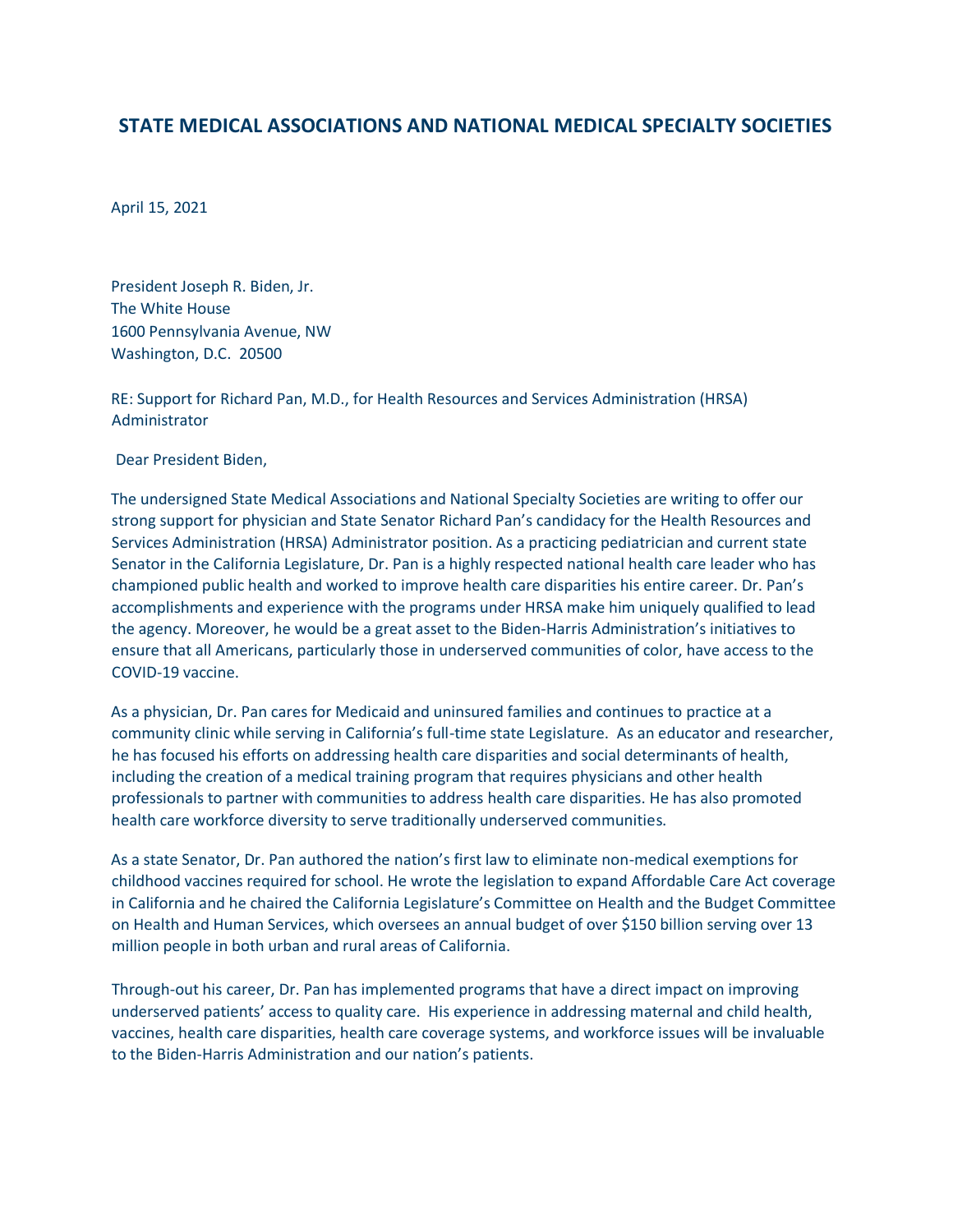We urge you to appoint Dr. Richard Pan to be the Administrator of HRSA.

Sincerely,

American Academy of Family Physicians American Academy of Pediatrics American Association of Child and Adolescent Psychiatry American College of Emergency Physicians American College of Physicians American Association of Neurological Surgeons American Osteopathic Association American Society of Anesthesiologists American Society for Gastrointestinal Endoscopy California Association of Neurological Surgeons Congress of Neurological Surgeons AANS/CNS Section on Pediatric Neurological Surgery Osteopathic Physicians & Surgeons of California

Alaska State Medical Association Arizona Medical Association California Medical Association Colorado Medical Society Florida Medical Association Idaho Medical Association Illinois State Medical Society Maryland State Medical Society Massachusetts Medical Society Medical Society of New Jersey Medical Society State of New York Medical Society of Virginia Michigan State Medical Society Minnesota Medical Association Mississippi State Medical Association Nevada State Medical Association New Hampshire Medical Society New Mexico Medical Society North Carolina Medical Society Ohio State Medical Association Oregon Medical Association Pennsylvania Medical Society Rhode Island Medical Society Texas Medical Association Vermont Medical Society Washington State Medical Association Wyoming State Medical Society